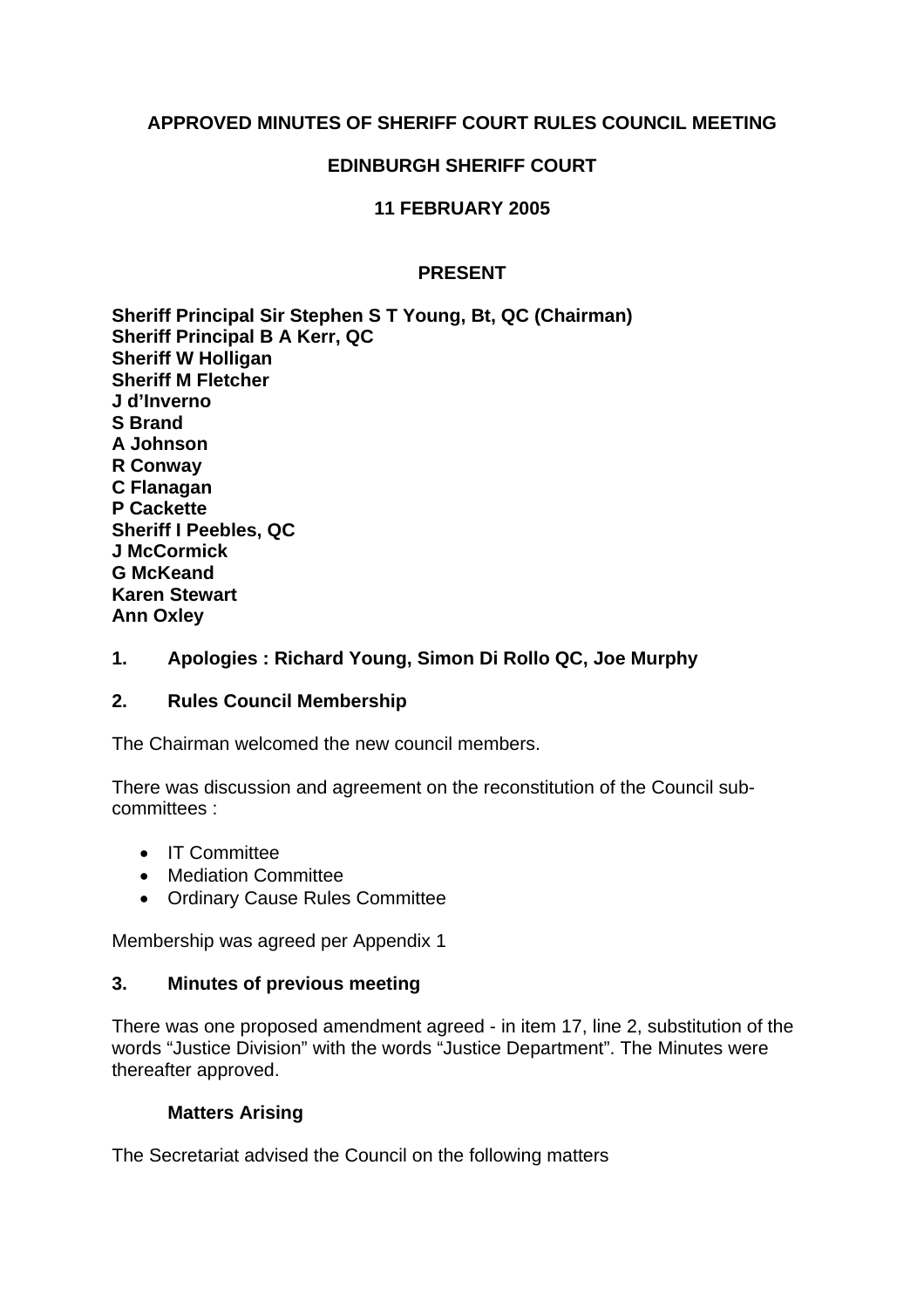- **Cautioners & Guarantors** Statutory Instrument was signed 18 January with commencement date on 1 February 2005
- **Mental Health (Care & Treatment) Order** Draft Rules have been prepared. However, further policy advice is required as there may be additional provisions for inclusion. Secretariat had a meeting with policy holders on 8 February and await further instruction.
- **Land Reform** Statutory Instrument was signed 4th February with commencement date on 9 February 2005
- **Freedom Of Information** the Secretariat arranged for publication of approved minutes on SCS website per agreement at last meeting.

# **4. Form F26 – Notice of Intention to Defend in a Family Action**

The Council considered the paper produced by the Secretariat. After discussion of the issues, the Council reached agreement that there was need for re-wording of Form F26. The Council approved an amended Form and authorised this to be included in the pending Miscellaneous Act of Sederunt.

There was further discussion on the current wording of Part C of form F26 in relation to the appropriateness of the requirement to state reasons for opposition to craves. It was agreed that it would be appropriate to remit this matter to the Ordinary Cause Committee for further consideration.

### **5. Miscellaneous Act of Sederunt**

The Council noted that the Secretariat instructed the draft Act on 29 December but that it was as yet unavailable.

### **6. EU Regulation on Parental Responsibilities**

The Council Considered the paper produced by the Secretariat.

Articles 15 & 39 of the EU Regulation may necessitate the requirement for court rules. The Court of Session Rules Council (CSRC) have produced a draft Act of Sederunt. Their draft rule 49.94 relates to the provisions of Article 15 of the Regulation. It is the view of the Council any similar Sheriff Court rule should contain the reference to the regulation to assist practitioners.

There was discussion on how this matter be taken forward. It was agreed that a SCRC sub-group comprising of Sheriff Principal Young, Sheriff Holligan and Steven Brand would consider the issues arising and report back their recommendations at the next meeting.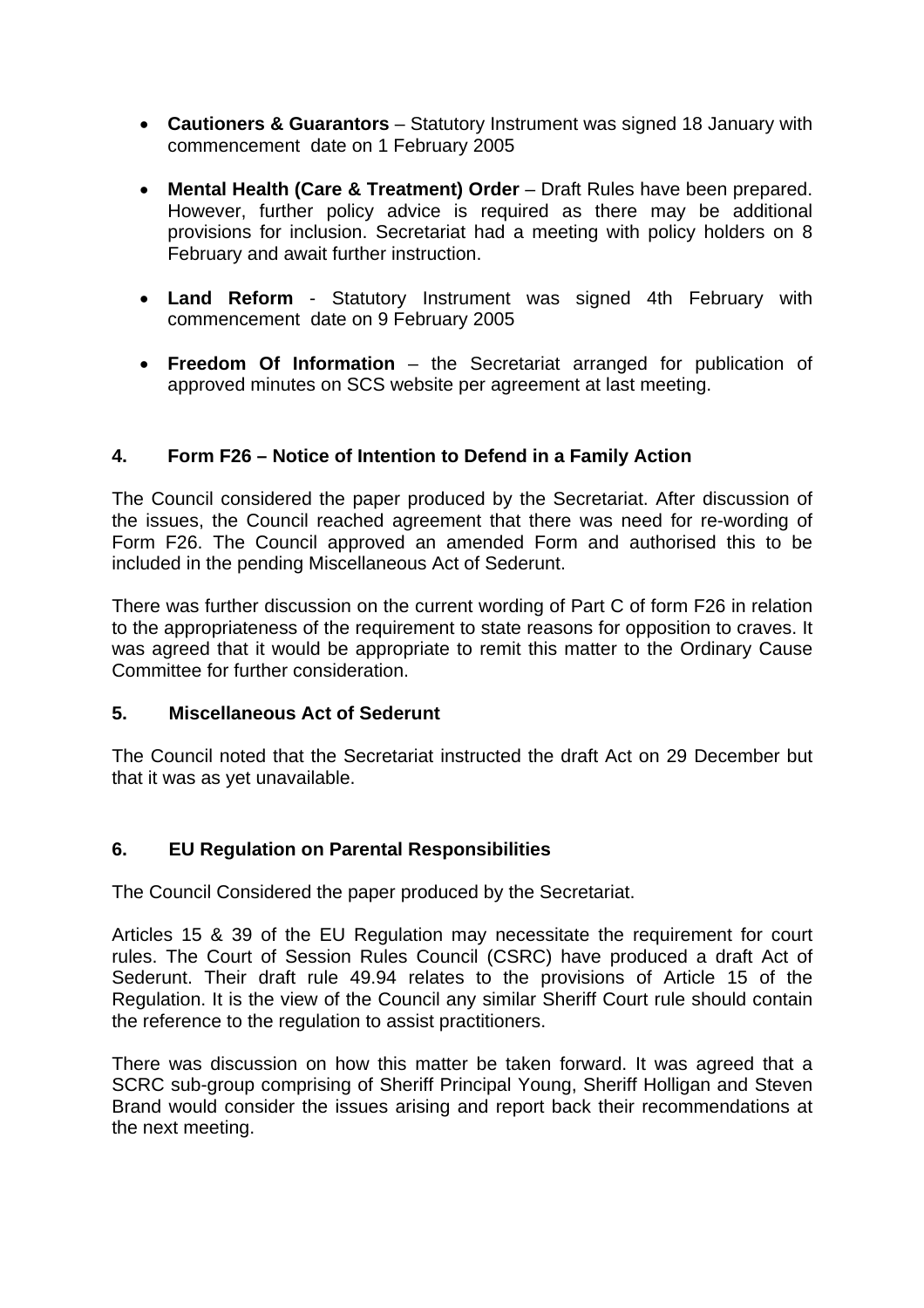The Council requested the Secretariat to contact the policy holders to seek information explaining in clear terms:

- what they are trying to achieve
- why Article 15 is being interpreted as a court being asked to decline jurisdiction.

This advice should then be conveyed to the sub-group considering the issues.

# **7. Gender Recognition Act**

The Council considered the draft Act of Sederunt produced and agreed the changes proposed by the Secretariat. The Council authorised that these amendments be instructed with the draftsperson and agreed to the final draft being taken forward with the chairman.

# **8. Civil Partnership Bill**

The Secretary advised the Council that much family law is affected by this Bill which is due to be implemented in Dec (there is no official date as yet).

The Secretariat require advice from OSSE on how to take this forward in terms of changes to Sheriff Court Rules. A preference was expressed for a new Chapter 33A to cover Civil Partnership issues. The Secretariat will soon be meeting with Court of Session Rules Council and respective draftspersons to take this matter forward and will advise of progress in due course.

# **9. IT Committee Report on Consultation**

The Chairman of the Committee addressed the Council on progress to date. It was noted that there had been a disappointing response to the IT Consultation Document but that all major stakeholders had responded. The overall response to the proposals was positive.

The issue of lodging of productions electronically was raised by a number of respondents and the Council agreed that this issue should be canvassed further with those who responded to the consultation. The Committee Chairman advised that the programme timetable was on track and that the Sectrariat is looking at Rules and primary legislation in consultation with OSSE to see what amendments may be required.

# **10. Vulnerable Witnesses (Scotland) Act 2004**

It was noted that the commencement order enacts Section 23 of the Vulnerable Witnesses (Scotland) Act which inserts 2 new sections into the Children (S) Act 1995 and effects 4 types of proceedings under that Act:

- S51 Appeals
- **Applications under S65(7)**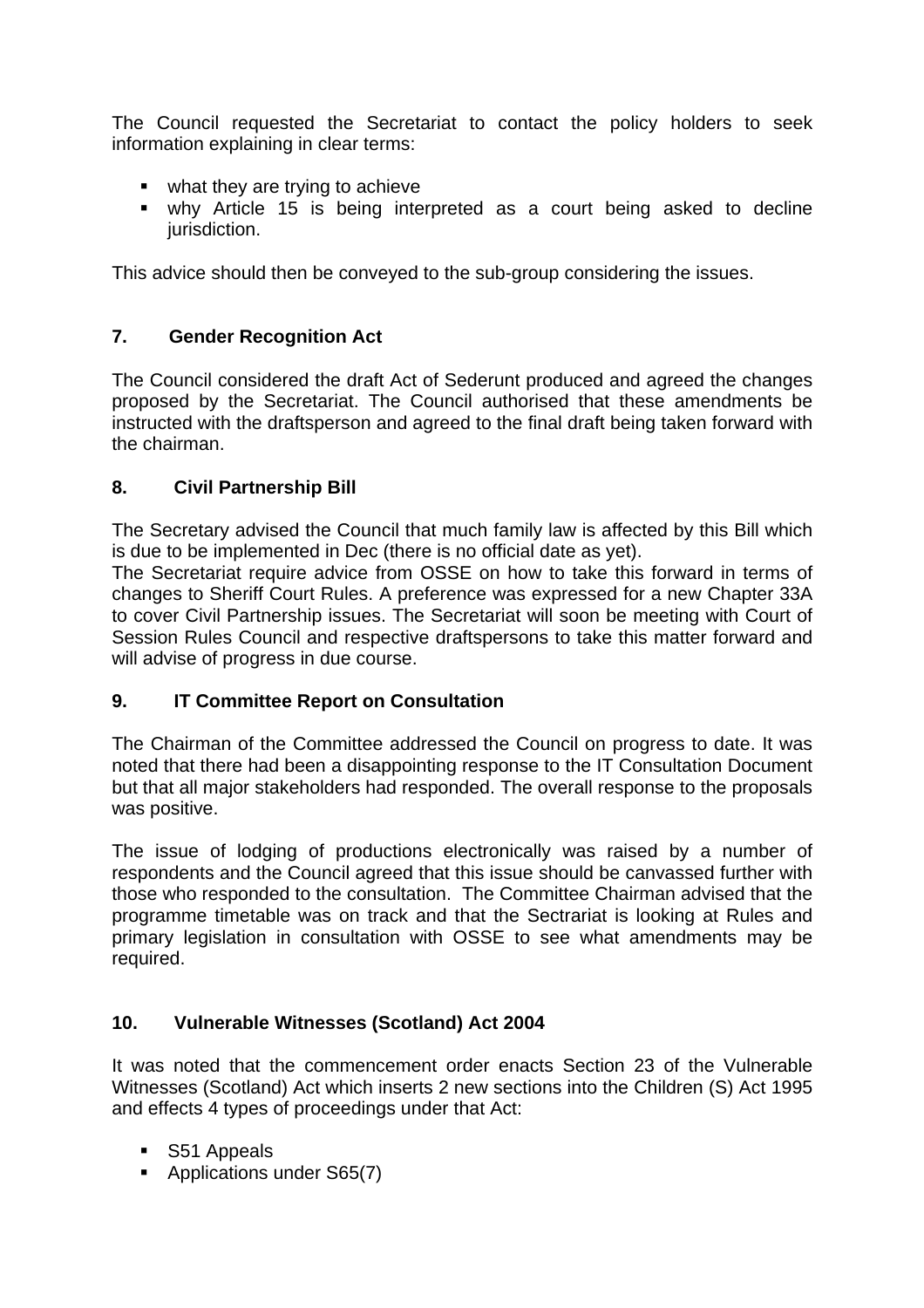- **Applications under S65(9)**
- Applications under S85(1)

The Council considered the papers 10 & 10a produced by the Secretariat along with the draft Act of Sederunt (dated 3 February 2005).

The following matters were agreed:

- The Council do not consider that forms of intimation of a diet of hearing are required. The terms of draft Rule 3.75 should be echoed in 3.67, 3.69 and 3.72 to cover intimation.
- The Council consider that draft Rule 3.67(2) to (4) should be removed.
- The Council do not consider that forms of interlocutor should be attached to each of Forms XX1 and XX3.
- The Council agree that draft Rule 3.74 should be removed in its entirety as unnecessary.
- The council agree that under the new Section 68B, an application must be made in the process in a similar manner to that currently undertaken in criminal procedure. There should be no time limit for making such an application. Rules should be drafted similar to draft rules 3.70 to 3.72. and such an application may be considered without a hearing.

The Council agreed that the amended draft Act may be taken forward with the Chairman.

### **11. Consumer Credit Bill**

This item was withdrawn from the agenda.

The Secretary advised the Council that further amendments to the Bill have been proposed. The Bill is due to become an Act at the end of February. Approval was sought and granted for the instruction of draft rules of court to cover:

- **Lay representation**
- **Sheriff Clerk to intimate orders**

This would be undertaken by the Secretariat prior to the next meeting.

# **12. EU Regulation on Insolvency**

The Council noted that subject to budgetary approval, timetables and willingness of those academics approached, it is hoped a paper will be ready for consideration at the next council meeting:

- Assessing the Impact of the Regulation on both Sheriff Court and Court of **Session**
- Examining the procedures already in place
- Advising what needs to be done to Rules of Court to ensure the regulation is complied with (in the form of instructions to draftsman or draft rules)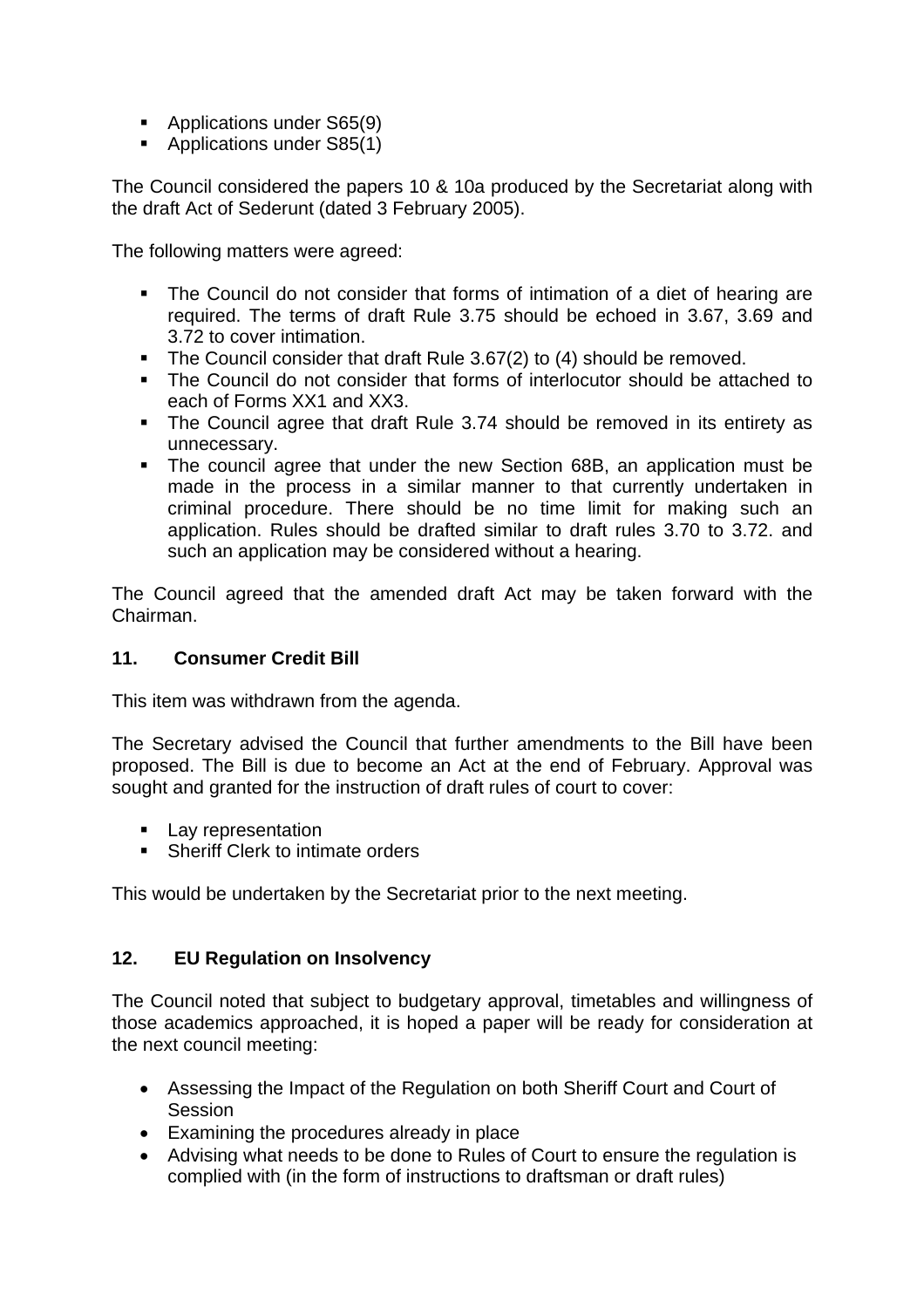• Advising what further regulations might be required

### **13. Enterprise Act**

Having considered the paper produced by the Secretariat, the Council agreed that legal advice was required from OSAG and OSSE before further consideration of this matter was appropriate.

The Council's view was that an initial application should be by way of summary Application.

### **14. Appeals following Decree by Default**

The Council considered the letter received by the Secretariat from the Sheriffs Principal on the subject of decree by default. It was agreed that this matter be remitted to the Ordinary Cause Committee for further consideration.

### **15. Business update including**

### **Mediation Committee**

The Chairman addressed the council on progress to date and advised that the Committee will discuss a draft composite rule based on their findings at the next Mediation Committee meeting on 18<sup>th</sup> March (later postponed to 20 April). A draftsperson will be instructed as required to produce detailed rules of court. The Committee aim to achieve a consensus on what in principle it is proposing and to prepare a report for the Rules council meeting in September. An approach has been made to the Scottish Executive by Lord Clarke on behalf of the Court of Session who has organised conference to be held in June for the Judiciary to examine and discuss the use of Alternative Dispute Resolution (ADR) in relation to the court process. The Committee expressed the opinion that it was desirable that both Courts should adopt a similar approach in relation to ADR and that they will liase with the Court of Session in this regard.

### **Commercial Court Research**

The Secretariat advised the Council that the research paper is nearing final form and that it is hoped that it will be published before the end of the financial year. Copies will be supplied to the Council.

The Ordinary Cause Committee who will look at the Commercial Court research, fixed the date of their next meeting for:

### **22 April 2005 at 10.15 am in Perth or Stirling if possible.**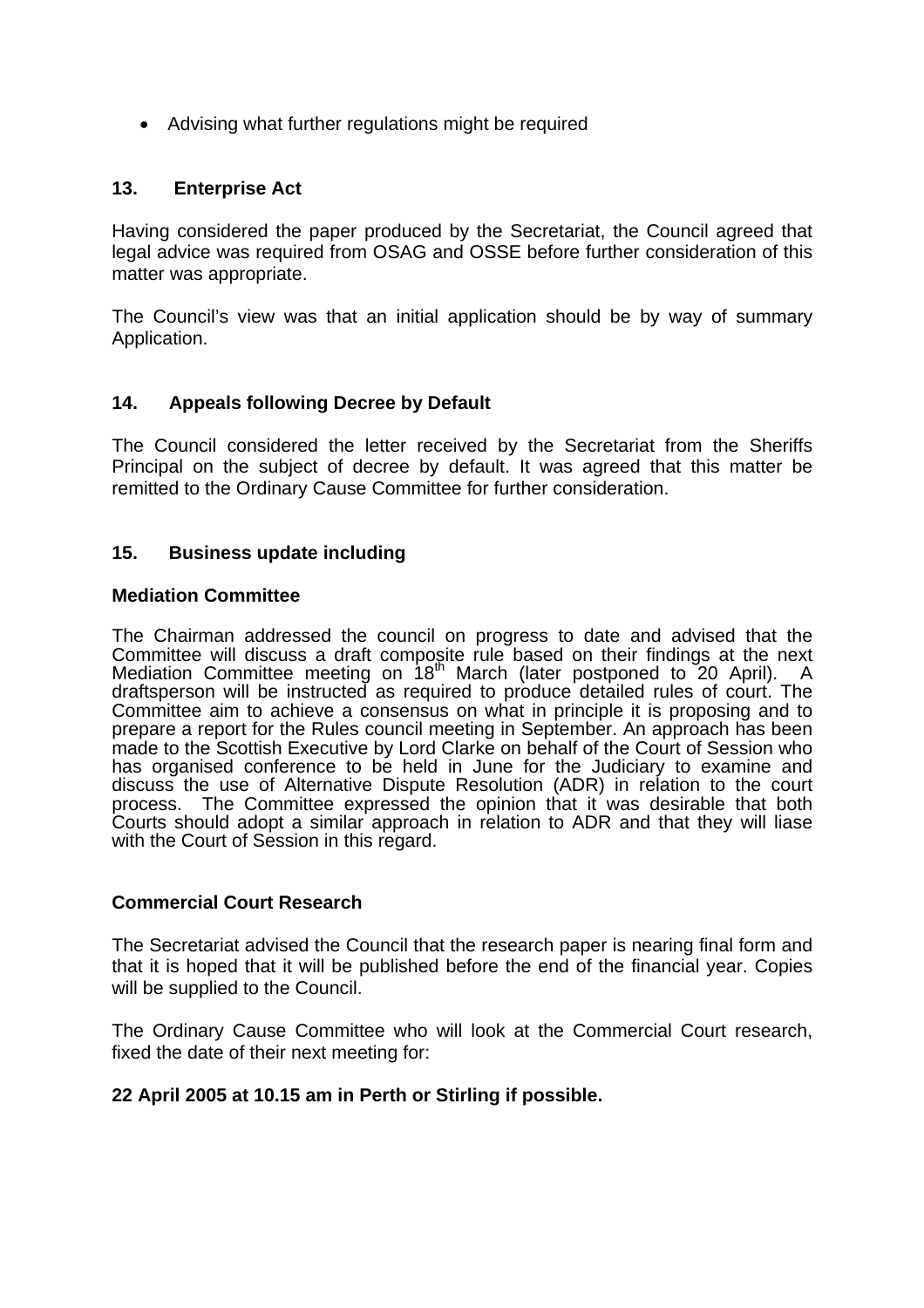### **European Enforcement Order**

The Secretariat advised the Council as to progress.

In compliance with Article 30, the Secretariat forwarded all relevant information to the Department for Constitutional Affairs for inclusion in the UK response and have arranged a meeting with stakeholders to consider the extent of any rules and/or guidance which is required to effect implementation. The Regulation applies from October 2005.

### **16. Any Other Business**

The Secretary advised the Council that the Adoption Policy Review Group are firming up on their conclusions and their report will be issued before the end of the financial year. Sheriff Principal Macphail's practice note for Lothian & Borders is in place and Sheriff Principal Kerr advised that the other Sheriffs Principal were adopting this too. The Secretariat have a draft Act of Sederunt ready pending the report and it is hoped that the practice note can be incorporated into the draft rules.

Mrs Oxley asked members of the mediation committee to advise her as soon as possible of their intentions regarding attendance at the Second Scottish Mediation Network Conference on 3&4 March.

The Council members agreed to the Secretary's request to retain papers for items carried over to subsequent meetings.

Council members indicated that they wished to receive hard copy documents only.

The Chairman asked if it would be suitable to convene subsequent meetings of the Council out with Edinburgh. Council members agreed that Perth or Stirling would be suitable. The Secretariat undertook to try to facilitate this via the Sheriff Clerk's offices.

### **17. Date of Subsequent Meetings**

Ordinary Cause Committee - 22<sup>nd</sup> April at 10.15 am

Rules Council - June 3rd at 10.15 am

Rules Council - September 2<sup>nd</sup> at 10.15 am

At Sheriff Court House, Perth or Stirling (to be confirmed by Secretariat).